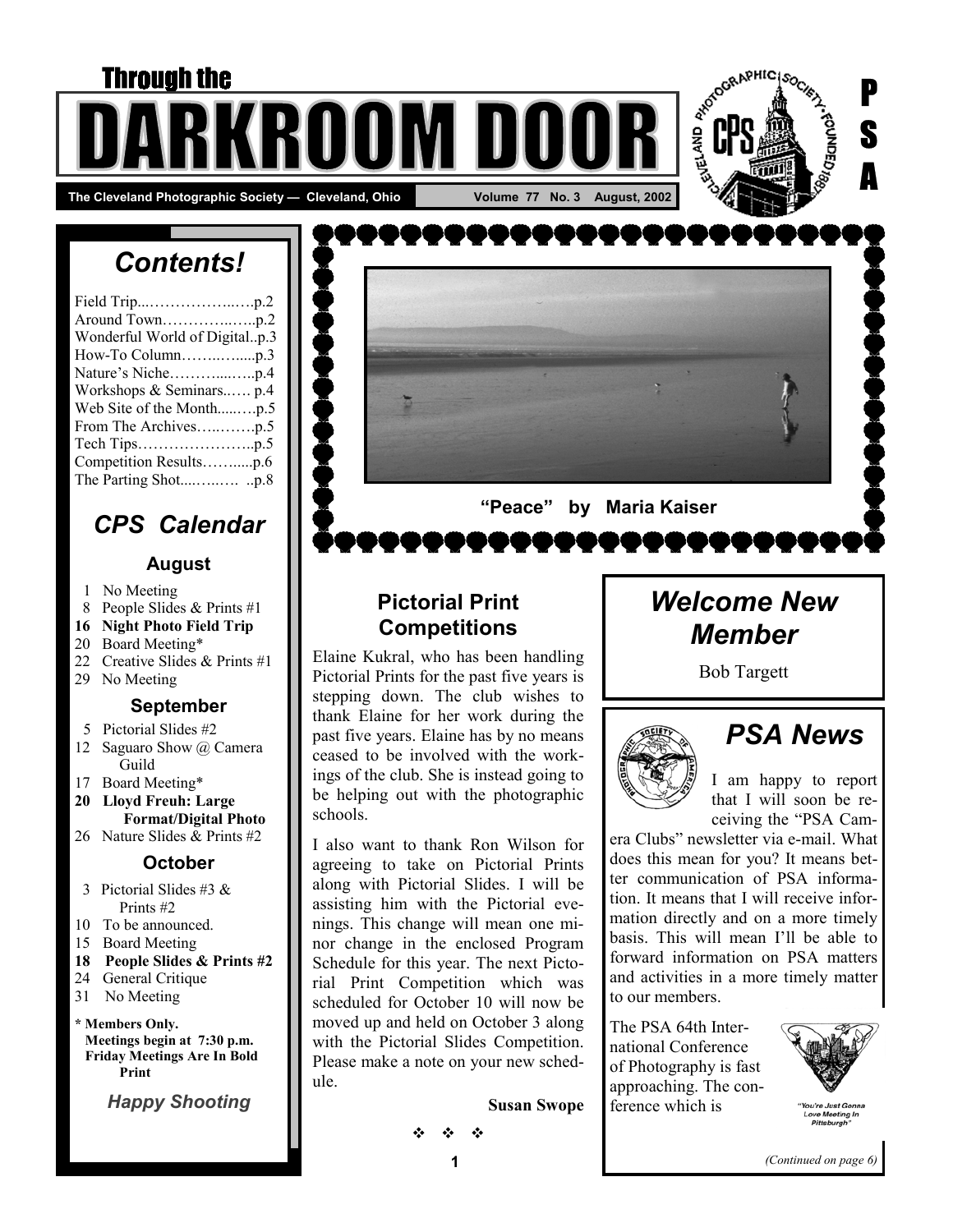## **Through the DARKROOM DOOR**

**is the official publication of the Cleveland Photographic Society; with Clubrooms at 1549 Superior Avenue, Cleveland, Ohio 44114 Phone: (216) 781-1533** 

| Editor:                                     | <b>Susan Swope</b>    | 216) 531-5249        |  |  |
|---------------------------------------------|-----------------------|----------------------|--|--|
| E-Mail:                                     |                       | SusanJeanneS@aol.com |  |  |
| <b>Circulation:</b>                         | <b>Susan Swope</b>    | $(216)$ 531-5249     |  |  |
| <b>President:</b>                           | <b>Bert Klein</b>     | $(216)$ 941-9485     |  |  |
| Vice Pres.                                  | <b>Vic Eveic</b>      | $(216)$ 941-6442     |  |  |
| Secretary:                                  | <b>Suzanne Cooper</b> | $(216)$ 464-8109     |  |  |
| Treasurer:                                  | <b>Bob Malek</b>      | $(440)$ 734-9088     |  |  |
| <b>WEBSITE:</b>                             | <b>Ed Willis</b>      | $(440)$ 235-4017     |  |  |
| http://frontpage.tripod.com/clevelandphoto/ |                       |                      |  |  |
| <b>MAILING ADDRESS:</b>                     | CPS.                  | P. O. Box 26104,     |  |  |

 **Fairview Park, OH 44126** 

**DEADLINE FOR NEXT ISSUE: 18th of the month.** 



## **Night Photo Shoot Friday, August 16, 2002 at 7:30 pm**

An evening field trip is planned to photograph the skyline down in the flats. Those interested should meet at the CPS club rooms by 7:30 pm.

# **Proposed Trip on The Goodtime**

Paul Mathiellis is looking to organizing a trip aboard the Goodtime. The date and time has not yet been determined. Paul asks that all those interested contact him at 440-243-5745. If enough are interested, he might be able to arrange for a discount. We invite all our friends, including those at Trinity, Lakewood and Chagrin Valley, to join us.

## **It Was Fun in the Sun**

On July 6, 2002, a field trip to the flats was organized by photographers from Trinity Cathedral and was lead by local architectural photographer, Jennie Jones. This proved to be an extremely popular field

*(Continued on page 6)* 

## **Around Town**

The **Trinity Cathedral** group is having Jennie Jones return on Saturday morning, August 17 at 10:00 am to review and discuss photos taken by members, including those taken on their field trips. Trinity has invited CPS members to join them and bring any photos we wish to share and have them reviewed by Jennie. The review will be held at Mather Hall between Trinity Cathedral and the downtown YMCA on Prospect Avenue at East 22nd Street. This is another good opportunity to meet our fellow photographers from Trinity, including our newest member, Bob Targett.

The **Cleveland Metroparks Zoo** is once again hosting Butterfly Magic. This exhibit features more than 60 different colorful species of Costa Rican butterflies, including the Blue Morpho, Red Rim and Yellow Apricot. Almost 250 new butterflies are being brought in to the zoo each week. The exhibit is open daily through Labor Day and is free with regular zoo admission, which is \$8 for adults ages 12 and older, \$4 for children 2 to 11, and free for children under 2.

The **Cuyahoga County Fair** will open beginning August 5 and running through August 11 at the Berea Fairgrounds. The main entrance is located off of Bagley Road near Southwest General Hospital. For more information call 440-243-FAIR or check their web site at **www.cuyfair.com**.

The following were taken from The Sun Newspapers Living Section, which was sent to me by Jerry Juskenas. Give them some thought for an interesting family or photo trip.

The **Bedford Historical Society Museums**, 30 South Park Street (Squire Place), which maintains historical buildings, including the 1832 Hezekiah Dunham House, an 1892 former church, and a 1920's era train station in the 1882 railroad depot (call for hours). Phone 440-232-0796 or check out their web site at **www.bedfordohio.com/history**.

**Burnett's Pet Farm and Education Center,** located at 6940 Columbia Rd, Olmsted Township. Admission. Animals and Gardens. Call **440-235-4050** for admission, hours and other information.

**Carriage Trade Farm**, located in Cuyahoga Valley National Park, at 8050 Brandywine Road, Northfield. They provide horse-drawn carriage adventures, chuck wagon BBQ's and hay rides. Call 330-467-9000 for further details, or visit their web site **www. brandywinefalls.com**.

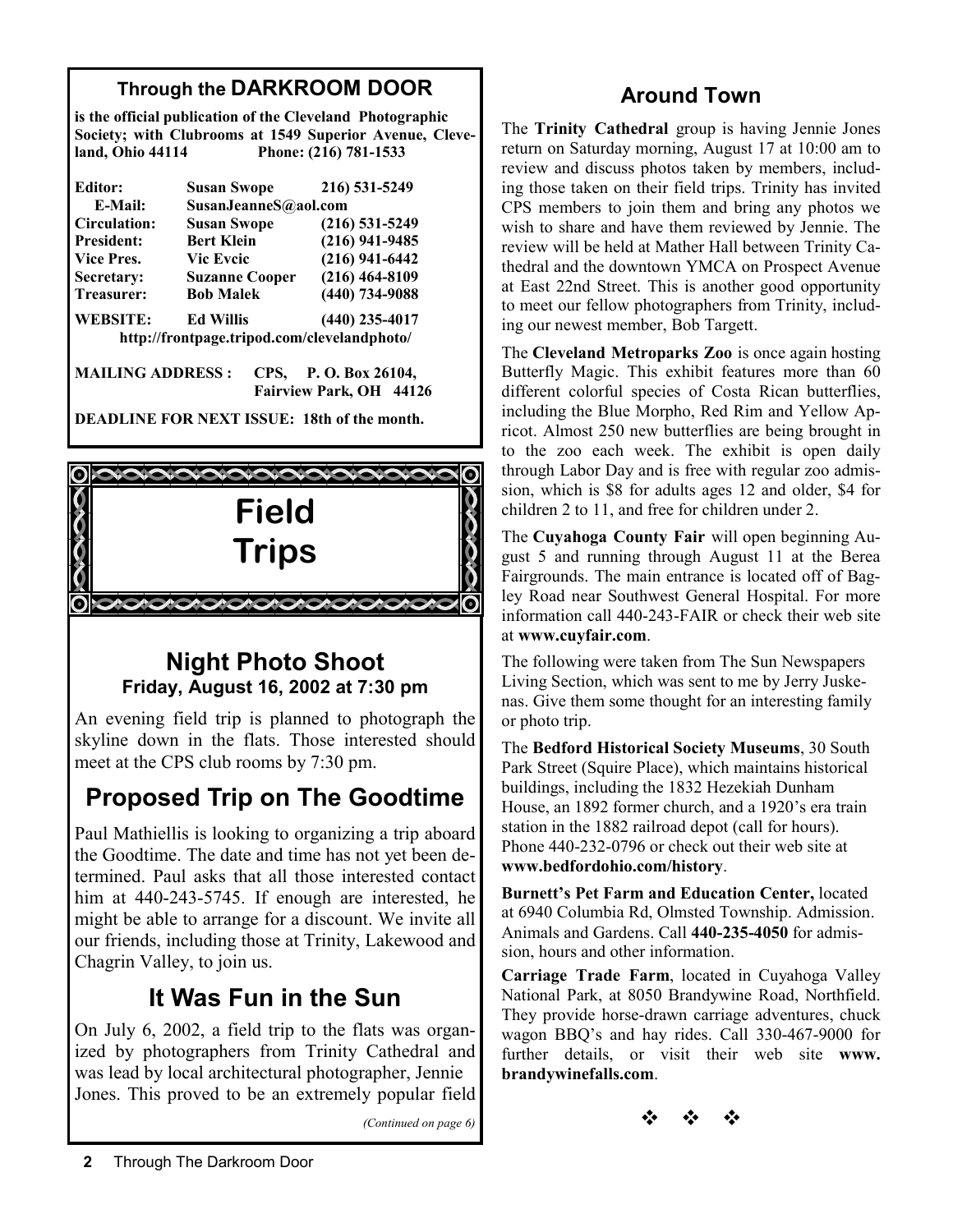# <u>JUNUNUNUNUN</u> **The Wonderful World of Digital** <u>INNUNINININININININI</u>

<u>inunununi</u>

As more and more people get into the world of digital, both with cameras and computers, there are many wonderful places to get new, reliable and up to date information on this subject. Even my favorite magazine, Outdoor Photography, is providing increasingly more information and articles on this subject. In fact, OP has added a new column titled "digital horizons". The past few months, I have noted with much interest, the following articles:

Will It Last? Archival Issues with Digital Images Aug 02 Getting Kids Involved Jul 2002 Organizing Photos Digitally Jul 2002 Photographic Note Taking Jun 2002 Storing Photos May 2002 Shoot It Right (Or should you just fix it in the computer?) Field Tips From A Digital Pro Nov 2001

Of course anyone who has any interest in digital photography is familiar with PC Photo, who has been supplying us with many articles and reviews of equipment for some time now.

I'm very pleased to see all this information out there, though at times I find the volume overwhelming. The magazine industry appears to be tied to the internet, even more now days. Both Outdoor Photographer and PC Photo have websites on-line where you can search for product reviews, feature articles and past issues. Remember last month's Web Site of the Month? Vivid Light Photography – it's strictly an on-line magazine subscription, and it's free. I have to wonder, why do we need to purchase hard copy subscriptions of OP and PC Photo, when the information is on-line for free. I wonder if OP and PC Photo are losing revenue due to people going online and no longer subscribing to hard copies. Right not the web sites are free. I wonder for how long though. Well, for now I guess I'll just enjoy the fact that the information is out there. And at least for now it's free.

If you would like to check out the articles on OP or PC Photo on-line, you can go to the following web sites: for Outdoor Photographer go to **www.outdoorphotographer.com**; and for PC Photo go to **www.pcphotomag.com**.

#### **Preparing and Presenting a Slide Show Part 1: Getting Ready**

How-To

Column

Presenting a slide show can be a fun and rewarding experience, not only for you, but also for those viewing it as well. Friends and family will enjoy seeing slides from a vacation or trip – especially if your show is well organized, interesting and not too long. While a complete slide show can be created once you are home and your film has been processed, you might want to give some thought and planning before you leave for your destination.

Consider a photo of you and your family getting ready to leave – an auto which is jam packed with suitcases and other needed items (i.e. bikes or toys to occupy the kids). If you're flying, a photo at the airport and/or with the plane could be used. Try to make the photo look interesting or unusual, or create one that is humorous (a packed car has a lot of potential for this).

Once at your destination, be conscious of road and other signs. I find that photographing signs accomplishes two things – I have a record on my roll of film as to where the photos were taken and I might want to use them in a slide show later. This will also lessen the necessity for taking notes. I don't know about the rest of you, but I sometimes misplace my notes, and I certainly don't trust my memory! Other signs I make it a point to photograph are those that give you information about a person, animal, place or building, etc. This information can later be incorporated into your show.

While on your vacation or trip, photograph a wide variety of images, even if you are mainly interested in a particular aspect (like covered bridges or waterfalls, etc.) Get photos of the local scene, your family, scenic shots, close-ups, etc. Take photos of you and the family relaxing after a long day filled with activity. This will lead to the potential of a much more interesting slide show, as well as the potential for creating a variety of subject specific shows.

Next month: Part 2, Creative Titles.

Happy surfing!

**Susan Swope**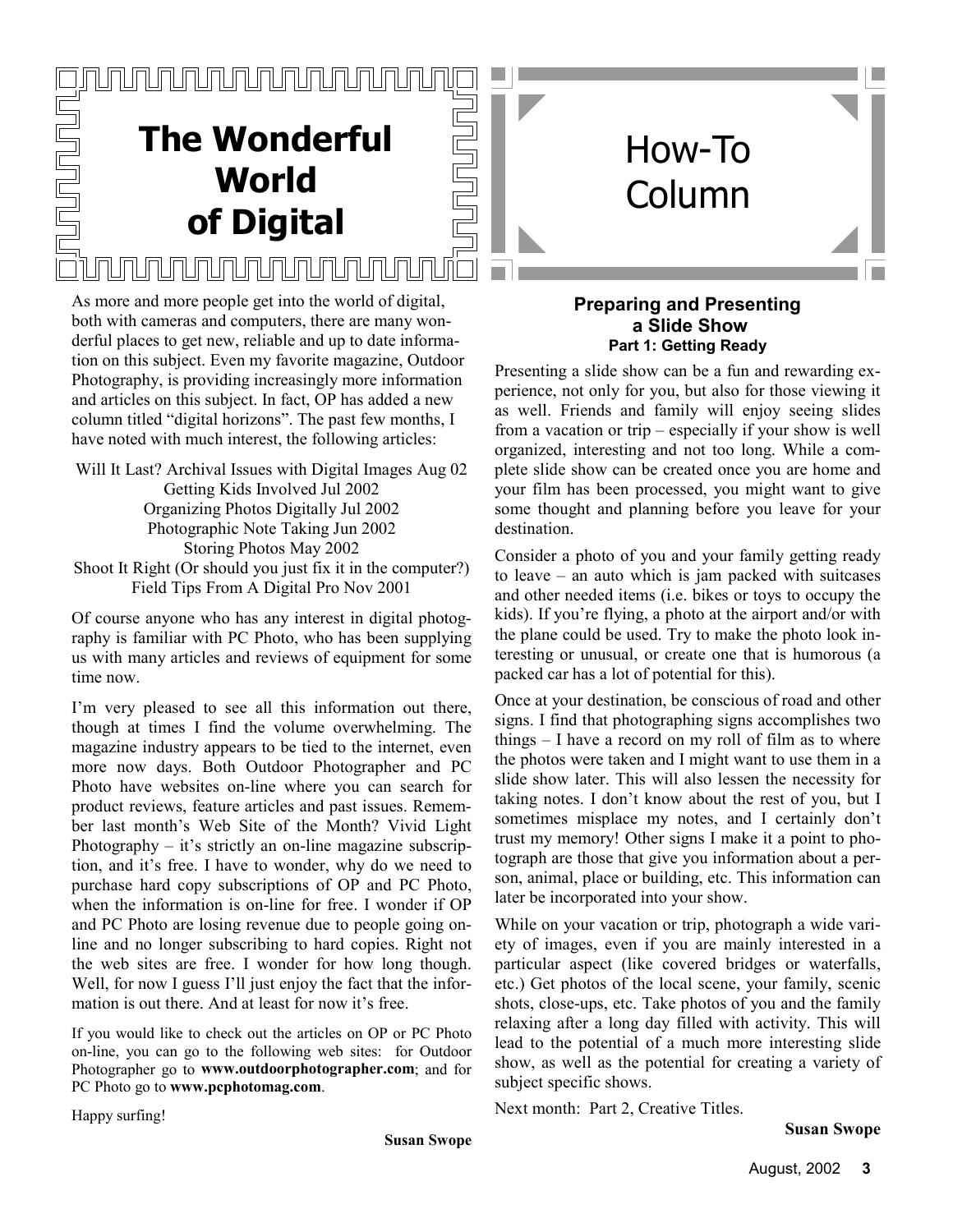

#### **What's Happening in August……..**

1st Week:

Birds —

• Watch for immature humming birds as they begin to appear at flowers and feeders.

Wildflowers —

- Watch for Evening Primrose to unfold its pale yellow petals at sunset.
- Look for the yellow flower of the sow thistle, whose stems and blossoms may reach two feet.

2nd Week:

Birds —

• Blue and green-winged Teal Ducks reappear at lakes as their fall migration continues.

Wildflowers —

• Rare in most of Ohio, Mountain Mint blooms in many places in Mill Stream Run, Rocky River and Hinckley reservations.

3rd Week:

- Birds
	- Black Ducks reappear at Lake Isaac and Sunset Pond briefly before continuing southward.

Wildflowers —

- Wingstem, a seven-foot tall yellow flower begins to bloom in low wet places.
- New England Asters begin to bloom this week and continue through September.
- Pale blue Chicory remains in abundance.

4th Week:

- Birds
	- Nighthawks and Chimney Swifts begin to prepare for their migration.
	- Migrating Cape May, Tennessee, Magnolia and Blackburn Warblers are appearing.
	- Migrating shorebirds at Baldwin Lake's mud flats may include Caspian Terns, Dowitchers, Semi-Palmated and Pectoral Sand-pipers and Lesser Yellowlegs.
	- Chickadees, not affected by the oils, eagerly search for the white poison ivy berries.

Wildflowers —

- Bottle Gentian, an extremely rare and protected plant, begins to bloom at secret places near Lake Isaac in Hinckley Reservation.
- Poison Ivy and Deadly Nightshade set fruit this week.

# Workshops And Seminars

# **Hale Farm & Village Workshops on the History of Early Photography**

My name in Sarah Lohman, and I am an instructor at Hale Farm and Village in Bath, Ohio. In the coming months I am teaching a workshop on the history of early photography, along with photographic printing techniques of the 19th century. I thought perhaps some club members might be interest in participating.

This is a hands-on workshop great for both amateur and professional photographers. Learn the history of photography in its fledgling years. You will actually get to try some of these early printing processes, and see how beautiful these traditional photographic methods can be. The workshop includes Daguerreotype, early Silver Nitrate process, Cyanotype, and Albumen print. Come for an interactive learning experience, and go home with stunning photographic images of Hale Farm.

This program is for 13 years of age and up only, due to the nature of the chemicals used. No previous experience necessary.

The cost is \$25 (includes admission to Hale Farm) and the workshop lasts 2-1/2 hours. The dates available are August 6, 7, 20, 14; September 7, 21; October 1, 2, 19. Call Hale Farm and Village to make reservations; 330-666-3711, 2686 Oak Hill Road, Bath, Ohio. Thank you.

#### **Sarah Lohman**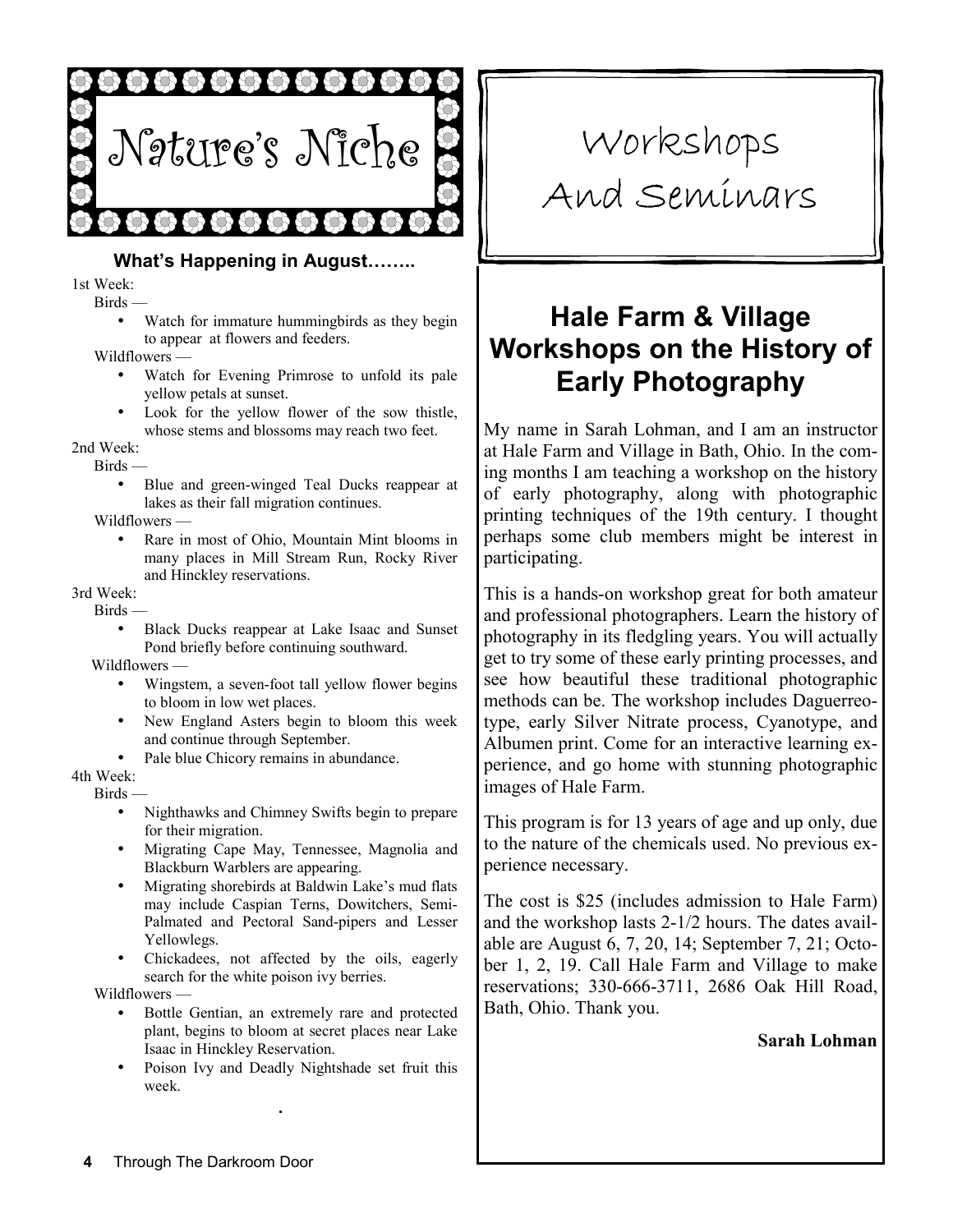Web-Site of **The Month**

#### **http://www.rit.edu/~andpph/webpages.html**

This month's web site is **The Photo Forum's List of Photo Web Sites**. This web site maintains lists of Universities and Educational Institutions, Workshops and Photography Courses, Museum Galleries, Exhibitions, and Cultural Institutions, Photographic Societies and Associations, Photo Mail Lists, Individuals on the Net, Photo Specialty Sites, Magazines and Publications, and other sites. Check it out.

# **From The**



# **Archives**

# TECH TIPS

# **The Eyes Have It**

How do you translate an eyeglass prescription into diopter correction for a camera eyepiece?

The prescription from your eye doctor would read something like this:

> Right: -1.00 - .50 x Left:  $+ .75 - 1.00 x$

The first number is relative to your diopter correction and the second numbr is associated with astigmatism. These numbers are in increments of .25. If the second numbr is more than a - .5 you will have to use your glasses because diopters will not solve an astigmatism problem. If the second number is zero to  $-.5$ , then use the first number as the camera eyepiece correction. Considering the prescription for the right eye above, a diopter of - 1 would be used and the astigmatism of .5 is not sufficient to cause a problem.

Some of today's cameras have built-in diopter correction that can be dialed in from  $a + 1$  to  $a - 3$ .

If you must use glasses, then check if the whole viewfinder can be seen while looking through the eyepiece.

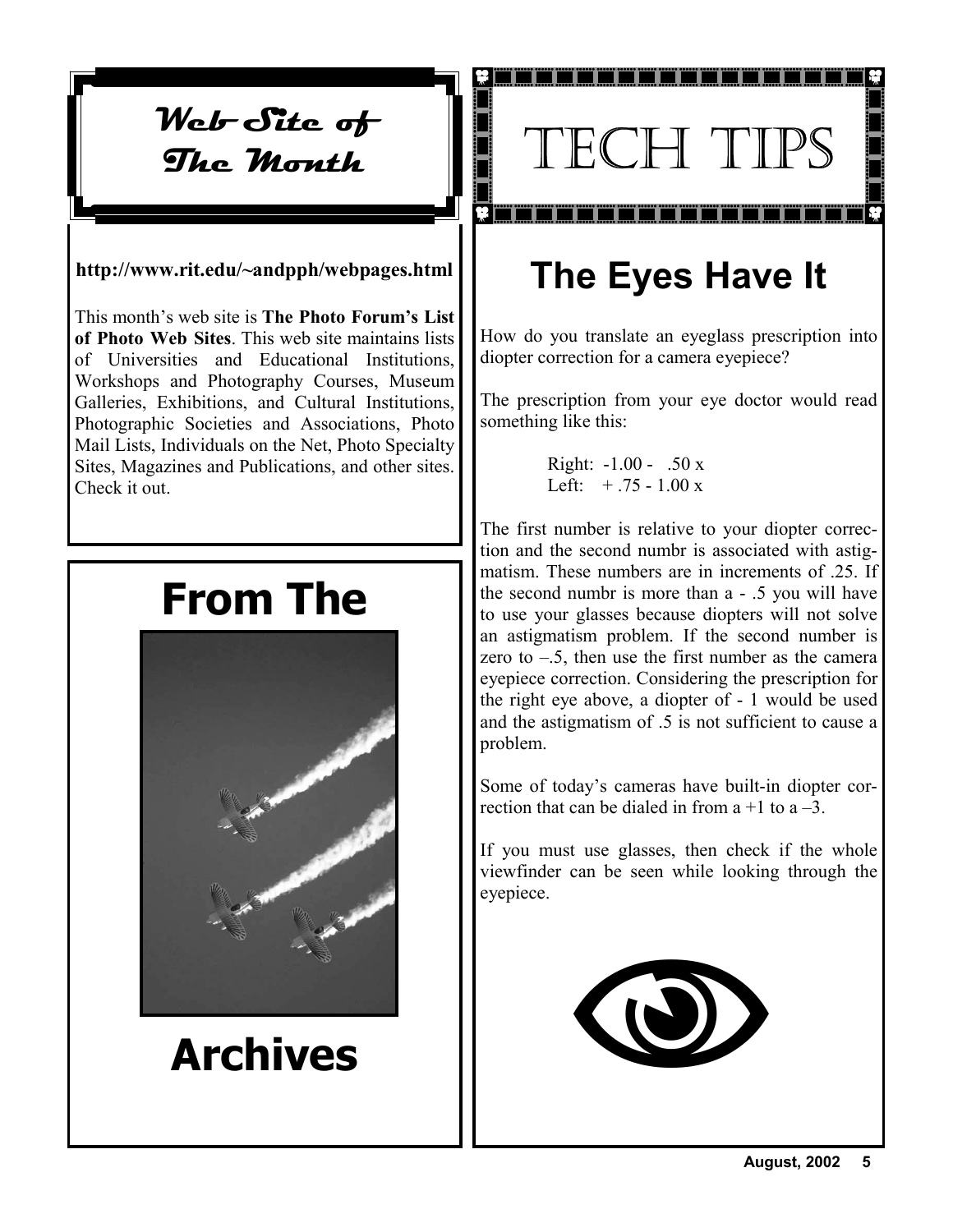#### *(Continued from page 1) PSA News (con't)*

being held in Pittsburgh from September 2 through September 7, 2002 has many activities planned for attendees.

PSA has a brand new website online. The site is **www. exhibitionforms.com** and in time you will be able to go to the exhibition page then to color slides (or whatever section) and click on entry forms. A few forms have already been loaded and more will be there as the exhibitions submit their files. The forms will be sorted by closing date under each section. Shortly after closing date they will be transferred to a "historical page" where they will be for another 6 months or so. The historical page will be developed shortly. All entry form files will be in PDF format. Check out this new site.

> **Wade Clutton Photo Editors Group**

#### *(Continued from page 2)*

*Field Trip: Fun and Photography in the Sun*  trip. Approximately 45 people arrived in the flats from where we then carpooled to the various sites. The group was comprised of members from Trinity, CPS, Lakewood Photographic, and Chagrin Valley. It was a perfect day for photography with blue skies and comfortable temperatures. An added bonus was meeting so many fellow photographers from the area and enjoying their company. After a morning of shooting, we met at Jennie's studio for a nice "shared" box lunch (the caterer was short on lunches sent). We had a nice opportunity to view some of Jennie's work and talk with her, as well as other participants of the field trip. After departing Jennie's studio, a number of participants from Trinity and Chagrin Valley joined CPS members for a tour of the CPS clubrooms and more socializing.



# *Competition Results And Standings*

#### **Nature Division**

#### **Slide Competition #1 June 27, 2002**

Judges: Paul Mathiellis, Vic Evcic, Fred Reingold

#### **General**

| <b>Class A</b>       |                     |                 |
|----------------------|---------------------|-----------------|
| <b>Trout Lily</b>    | Jim Kunkel          | 1st             |
| Foxtail              | <b>Bill Gance</b>   | 2nd             |
| <b>Balanced Rock</b> | <b>Bob Stone</b>    | 2nd             |
| Saguaro Cactus       | Ron Wilson          | 2nd             |
| Virginia Bluebells   | Ron Wilson          | 2nd             |
| <b>Class B</b>       |                     |                 |
| Find the Bee         | Jim Frier           | 1st             |
| Summertime           | Jim Frier           | 1st             |
| Cactus $#2$          | Russell Purnell     | 1st             |
| Black Canyon #2      | Ken Kukral          | 2nd             |
| Zoology              |                     |                 |
| Class A              |                     |                 |
| Fritillary           | <b>Bill Gance</b>   | 1st             |
| Butterfly            | Jim Kunkel          | 2nd             |
| Magnificent Owl      | Jim Kunkel          | 2 <sub>nd</sub> |
| Sanderling           | <b>Bob Malek</b>    | 2nd             |
| <b>Class B</b>       |                     |                 |
| Cat                  | Elaine Kukral       | 1st             |
| Prairie Dog          | Elaine Kukral       | 2nd             |
| Owl $#2$             | Ken Kukral          | 2nd             |
| Say Ahhhh            | <b>Geoff Powers</b> | 2nd             |
|                      |                     |                 |

### **Print Competition #1 June 27, 2002**

Judges: Paul Mathiellis, Vic Evcic, Fred Reingold

**Maker-Made Black & White** 

| Class A         |                  |     |
|-----------------|------------------|-----|
| Goatsbeard      | Jim Kunkel       | 1st |
| Commercial      |                  |     |
| Northland Trail | <b>Bob Stone</b> | 1st |
| House Sparrow   | Vic Eveic        | 2nd |
|                 |                  |     |

*(Continued on page 7)* 

**6** Through The Darkroom Door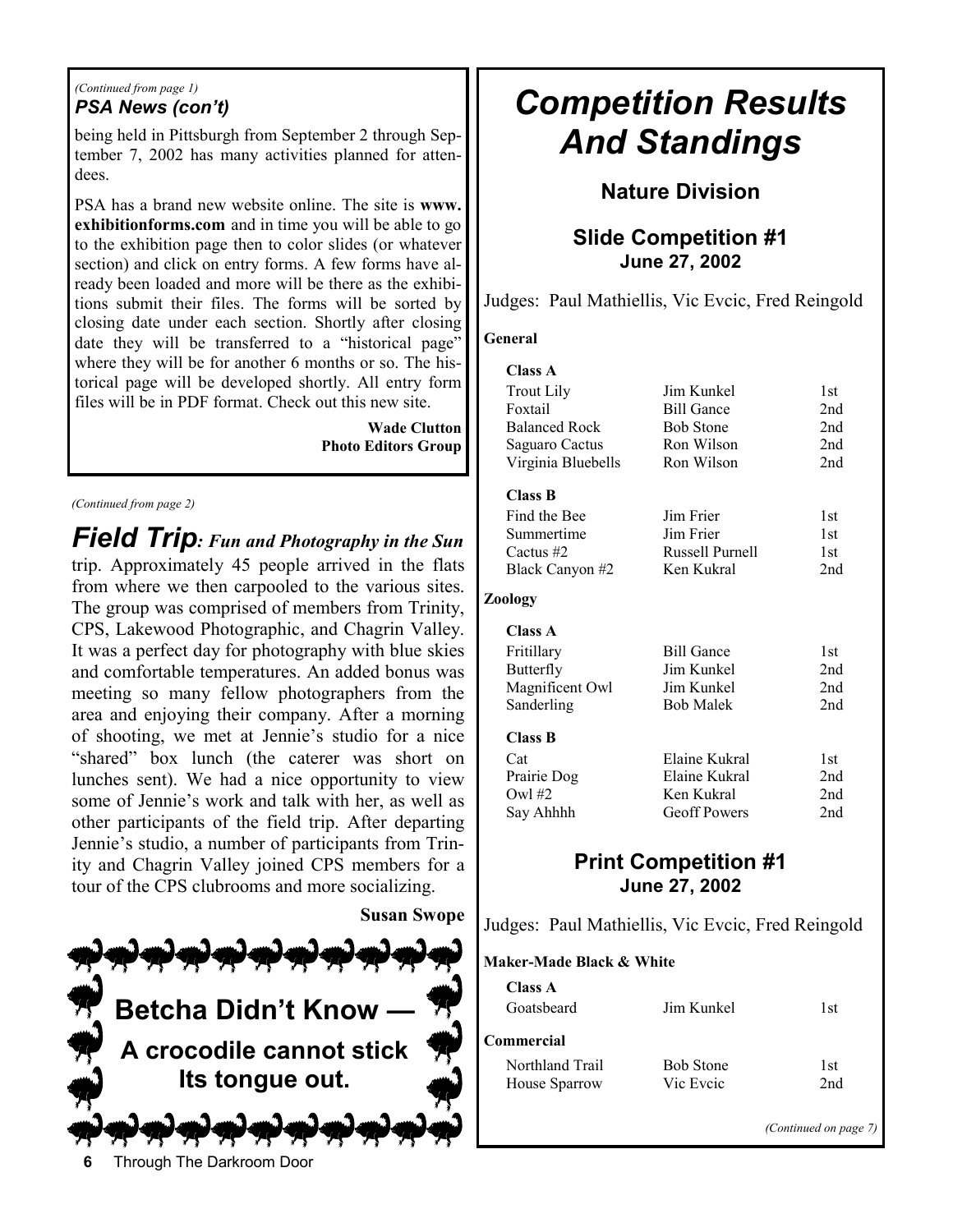| (Continued from page 6)                                | <b>Print Competition #1</b><br>June 27, 2002 |                        | Black & \       |
|--------------------------------------------------------|----------------------------------------------|------------------------|-----------------|
| Judges: Fred Reingold, Bert Klein, Cliff Eller         |                                              |                        | Cla             |
| <b>Maker-Made Color</b>                                |                                              |                        |                 |
| <b>Class B</b><br>Flying Dutchwoman John Armonas       |                                              | 1st                    | Commer          |
| Maker-Made Black & White                               |                                              |                        |                 |
| <b>Class A</b>                                         |                                              |                        |                 |
| <b>Young Artist</b>                                    | Jim Frier                                    | 1 <sub>st</sub>        | <b>Color Ma</b> |
| Commercial                                             |                                              |                        | Cla             |
| Love at First Sight $\qquad$ Jim Frier<br>Shadows $#1$ | <b>Bill Gance</b>                            | 1 <sub>st</sub><br>1st |                 |
| Iguana                                                 | <b>Bob Stone</b>                             | 2nd                    | Black &         |
|                                                        |                                              |                        |                 |
|                                                        | <b>Accumulated Points</b>                    |                        | Cla             |
|                                                        | <b>Nature Slides</b>                         |                        | Commer          |
| General                                                |                                              |                        |                 |
| <b>Class A</b>                                         |                                              |                        |                 |
| Ron Wilson                                             | 8                                            |                        |                 |
| <b>Bob Malek</b><br>Ed Rynes                           | 5<br>5                                       |                        |                 |
| <b>Bill Gance</b>                                      | $\overline{4}$                               |                        | Cla             |
| <b>Bob Stone</b>                                       | $\overline{4}$                               |                        |                 |
| <b>Class B</b>                                         |                                              |                        |                 |
| Jim Frier<br>Russell Purnell                           | 10<br>5                                      |                        |                 |
| Ken Kukral                                             | 4                                            |                        | Cl <sub>3</sub> |
| <b>Zoology</b>                                         |                                              |                        |                 |
| <b>Class A</b>                                         |                                              |                        |                 |
| Jim Kunkel                                             | 8                                            |                        |                 |
| <b>Bill Gance</b><br><b>Bob Malek</b>                  | 5<br>$\overline{4}$                          |                        |                 |
| <b>Class B</b>                                         |                                              |                        |                 |
| Elaine Kukral                                          | 9                                            |                        |                 |
| Ken Kukral<br><b>Geoff Powers</b>                      | 4<br>$\overline{4}$                          |                        |                 |
|                                                        |                                              |                        |                 |
|                                                        |                                              |                        |                 |

| <b>Nature Prints</b>                         |                     |  |  |
|----------------------------------------------|---------------------|--|--|
| Black & White Maker Made — General & Zoology |                     |  |  |
| <b>Classes A &amp; B</b>                     |                     |  |  |
| Jim Kunkel                                   | 5                   |  |  |
| <b>Commercial — General &amp; Zoology</b>    |                     |  |  |
| <b>Bob Stone</b><br>Vic Eveic                | 5<br>$\overline{4}$ |  |  |
| <b>Pictorial Prints</b>                      |                     |  |  |
|                                              |                     |  |  |
| <b>Color Maker Made</b>                      |                     |  |  |
| <b>Classes B</b><br>John Armonas             | 5                   |  |  |
| <b>Black &amp; White Maker Made</b>          |                     |  |  |
| <b>Classes A</b>                             |                     |  |  |
| Jim Frier                                    | 5                   |  |  |
| Commercial                                   |                     |  |  |
| Jim Frier<br><b>Bill Gance</b>               | 5<br>5              |  |  |
| <b>Bob Stone</b>                             | $\overline{4}$      |  |  |
| <b>Pictorial Slides</b>                      |                     |  |  |
| <b>Classes A</b>                             |                     |  |  |
| Maria Kaiser                                 | 9                   |  |  |
| Joe Brilla                                   | 6                   |  |  |
| <b>Susan Swope</b><br><b>Bob Stone</b>       | $\frac{5}{3}$       |  |  |
| <b>Classes B</b>                             |                     |  |  |
| Jim Frier                                    | 8                   |  |  |
| Ken Kukral                                   | 5                   |  |  |
| Russell Purnell                              | $\overline{4}$      |  |  |
|                                              |                     |  |  |
|                                              |                     |  |  |
|                                              |                     |  |  |